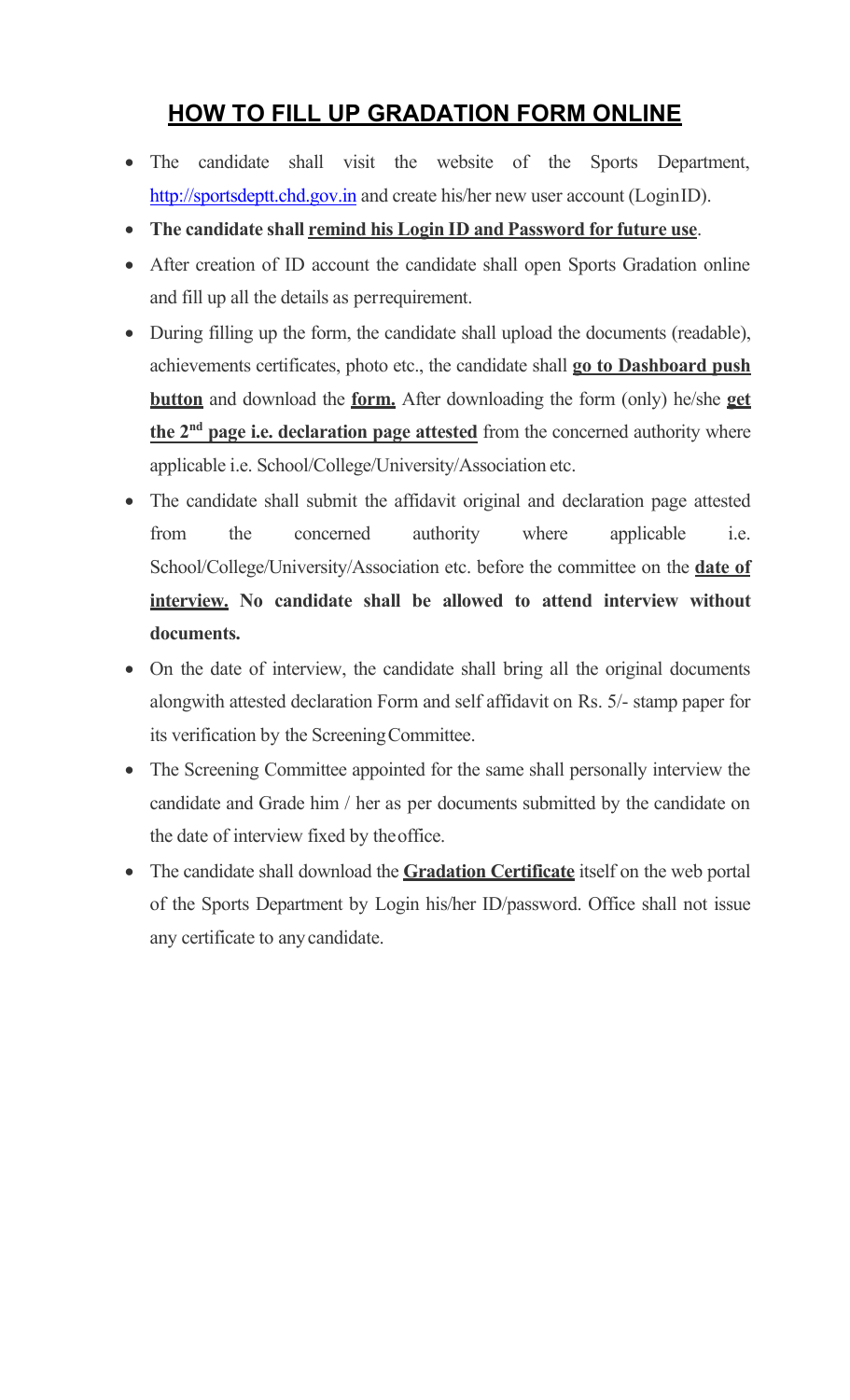• **Candidates applying for sports gradation due to any reason could not attend the interview as per date fixed has to inform the office in written with reasons.**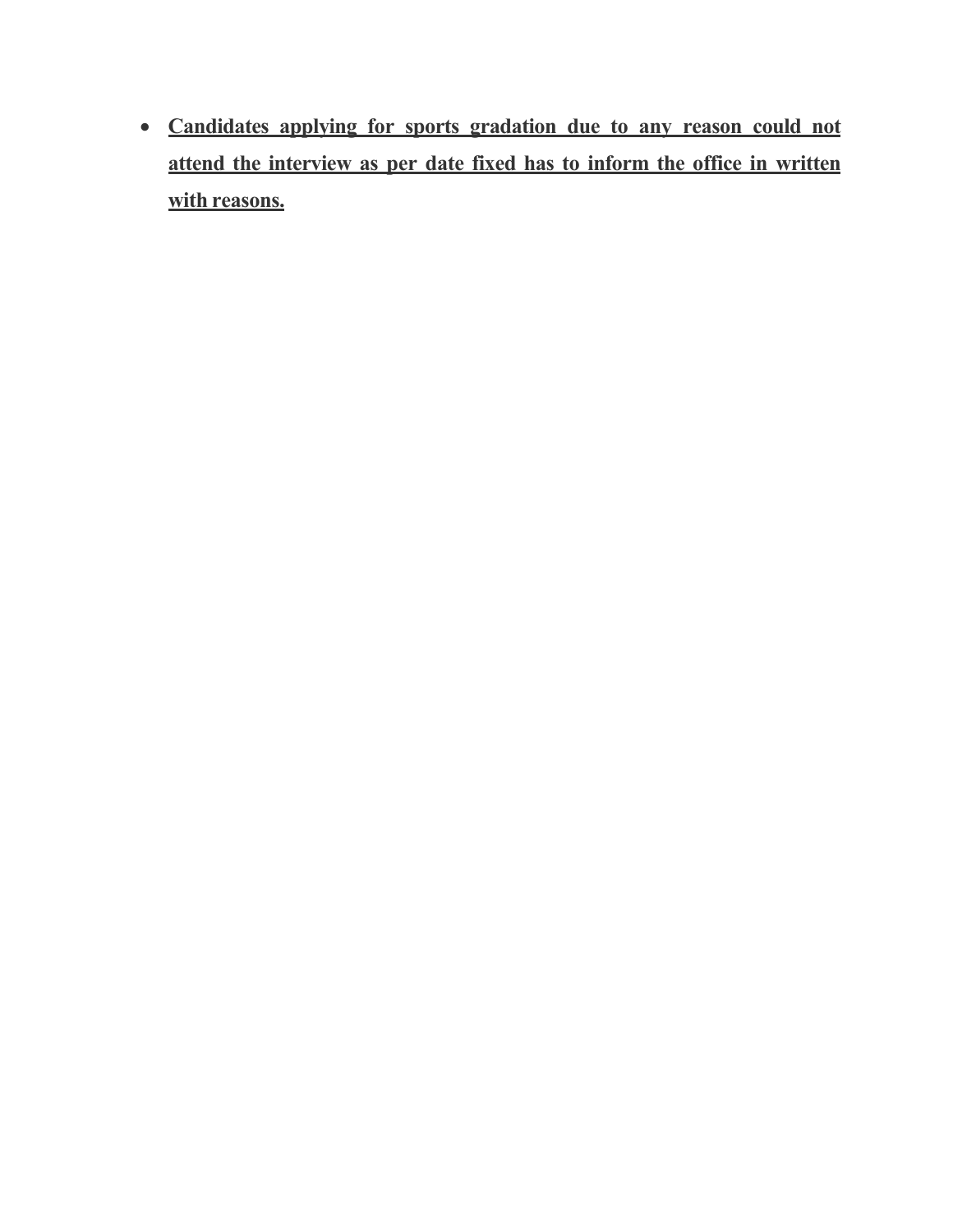# **SPORTS GRADATION**

**(Session for which sports gradation is to be done (Session - April to March) 2019-20, 2020-21 and 2021-22** 

# **INSTRUCTIONS FOR CANDIDATES**

- 1. Sports Gradation Certificate is not meant for employmentpurposes
- 2. No Sports Gradation shall be issued to the players, who have participated in Mini / Sub-Junior /Open / ranking tournament /memorial tournament and invitational events.
- 3. Those who pass their qualifying examination from schools/colleges, recognized by the Chandigarh Administration and situated in the Union Territory of Chandigarh, as a regular student of the said school / college, who have studied in Chandigarh school / colleges, subject to the condition that such students must represent Chandigarh State/Schools etc., in the National / other recognizedtournaments.
- 4. Only those certificates issued by the concerned Sports Federations / Associations and are properly signed in Ink by at least one of the office bearers of the Sports Federations / Associations are to be uploaded. The Certificates issued by the District Education Officer / State Associations must have photograph (signed/stamped) by the concerned Association/Principals with serial number. In the context of individual events / team games position achieved will be considered only for **GRADATION** if it has been achieved through a competition as under:-

| State / Inter School / Inter College                                                                    | seven or more competitors / at least seven units<br>(individual events/ team game) |  |  |  |
|---------------------------------------------------------------------------------------------------------|------------------------------------------------------------------------------------|--|--|--|
| Nationals, All India Inter University                                                                   | Teams have participated shall be considered for<br>10<br>gradation purposes.       |  |  |  |
| International Tournaments for Sr. & Jr. organized by<br>the International federation of that discipline | Ten Countries have participated shall be considered.                               |  |  |  |

## **a. Gradation for Kendriya Vidyalaya Sangathan (KVS) shall be done as under:**

| <b>Position</b>                              | Year                                          |  |  |
|----------------------------------------------|-----------------------------------------------|--|--|
| Region Position, National position           | Same Block Year                               |  |  |
| and SGFI Participation (National             |                                               |  |  |
| <b>School Games</b>                          |                                               |  |  |
| If student completed his $10th$ class        | $10th$ Class Certificate (if received)        |  |  |
| Or                                           |                                               |  |  |
| Appeared for exams of 10 <sup>th</sup> class | $10th$ class roll no. copy                    |  |  |
| If student done his $12th$ class exams       | $10^{th}$ Class certificate & $12^{th}$ class |  |  |
|                                              | certificate(if received                       |  |  |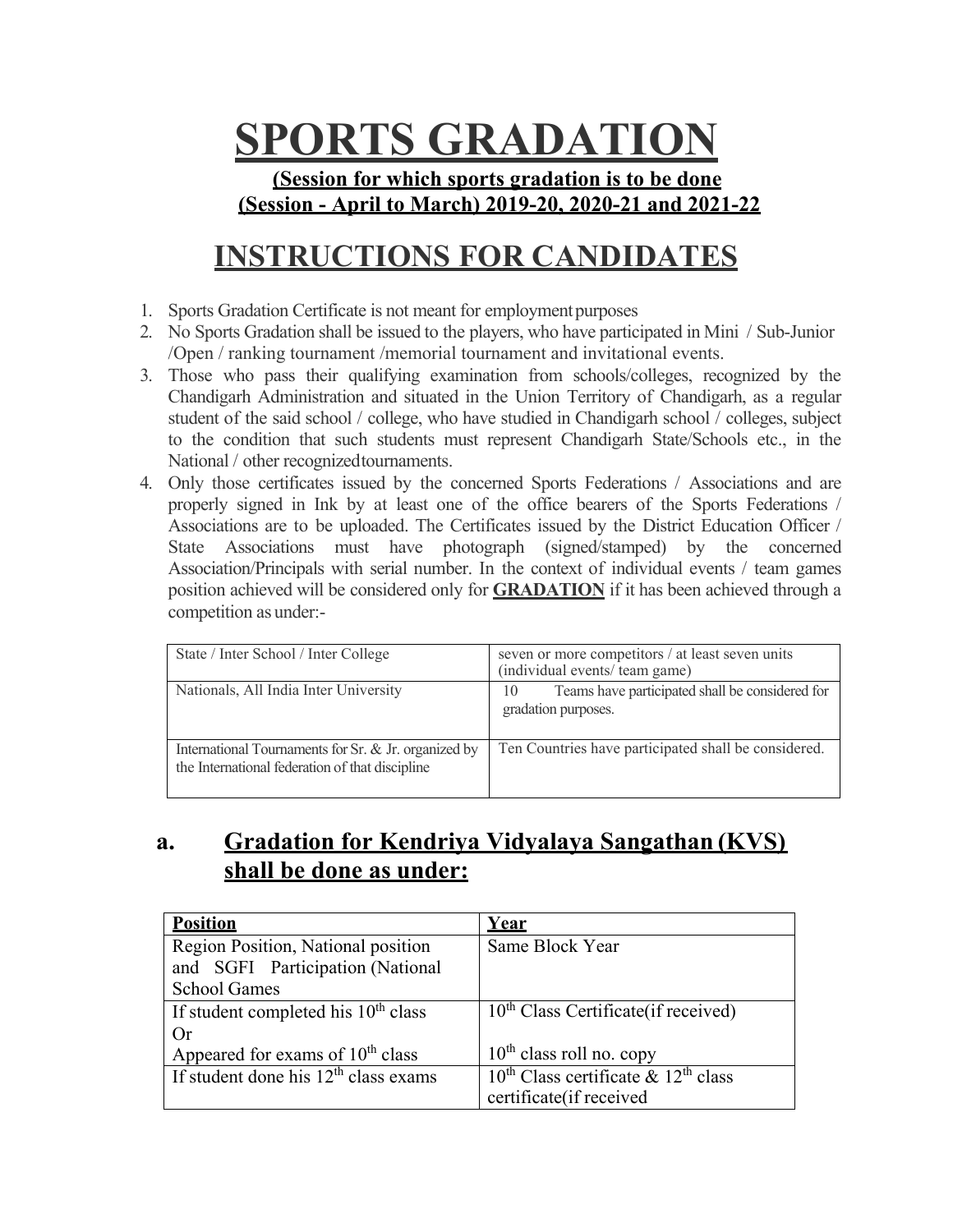| Or                                  |  |
|-------------------------------------|--|
| Appeared for 12 <sup>th</sup> class |  |

# **No Gradation of CBSE Cluster Certificates and Navodya Vidyalaya Certificates**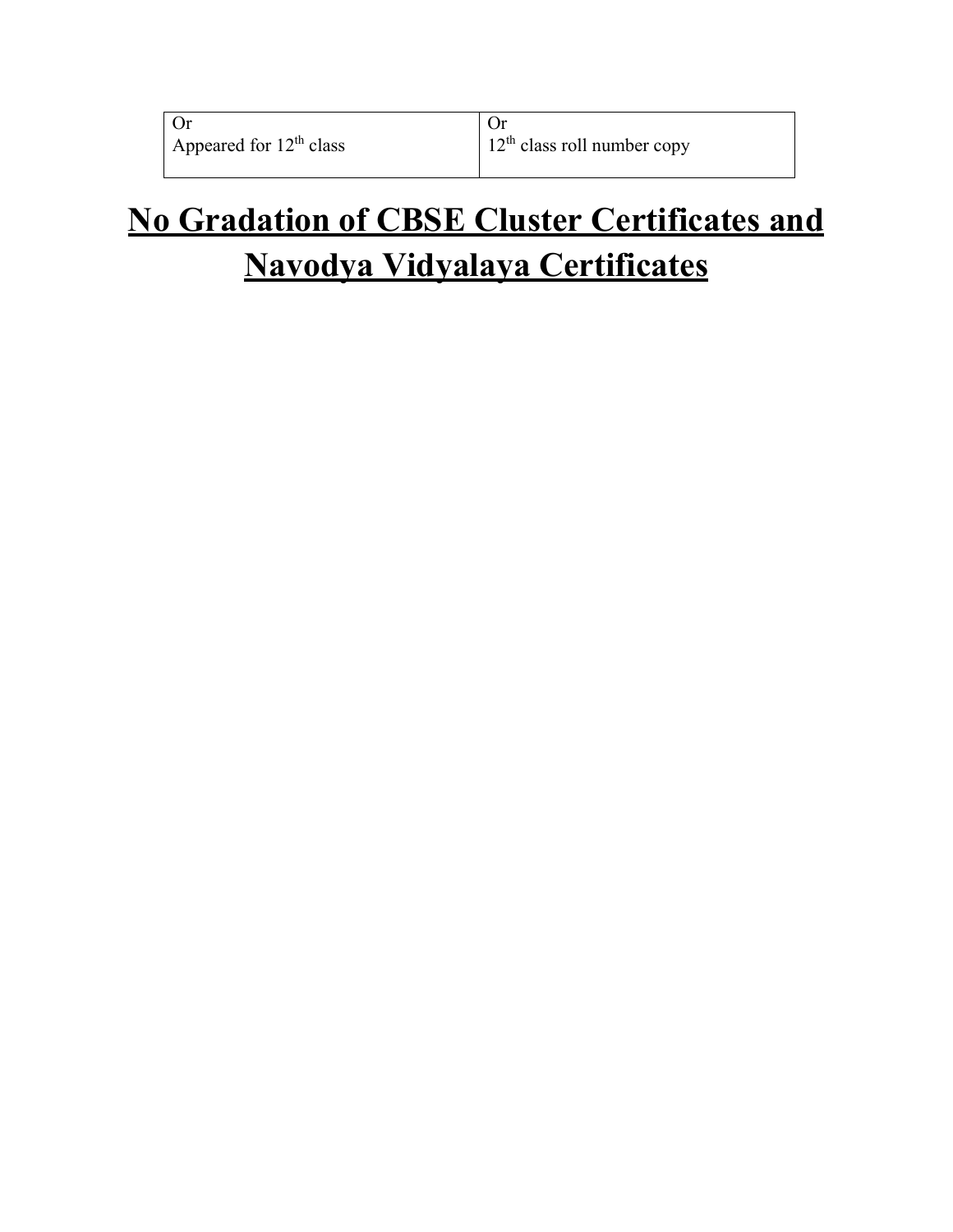| <b>Note - for Sports Gradation Certificate</b> |            |                                      |  |  |  |  |
|------------------------------------------------|------------|--------------------------------------|--|--|--|--|
| 1.                                             | 10th Class | 10th Class Certificate (if received) |  |  |  |  |
|                                                |            | or                                   |  |  |  |  |
|                                                |            | 10th Class Roll Number Copy          |  |  |  |  |
| 2.                                             | 12th Class | 10th Class Certificate               |  |  |  |  |
|                                                |            | &                                    |  |  |  |  |
|                                                |            | 12th Class Certificate (if received) |  |  |  |  |
|                                                |            | or                                   |  |  |  |  |
|                                                |            | 12th Class Roll Number Copy          |  |  |  |  |

## **Note :- Gradation for Kendriya Vidyalaya Sangathan (KVS)**

| <b>Position / Participation</b>     | Year            |
|-------------------------------------|-----------------|
| <b>Region Position</b>              |                 |
| <b>National Position</b>            | Same block year |
| <b>SGFI Participation (National</b> |                 |
| <b>School Games)</b>                |                 |